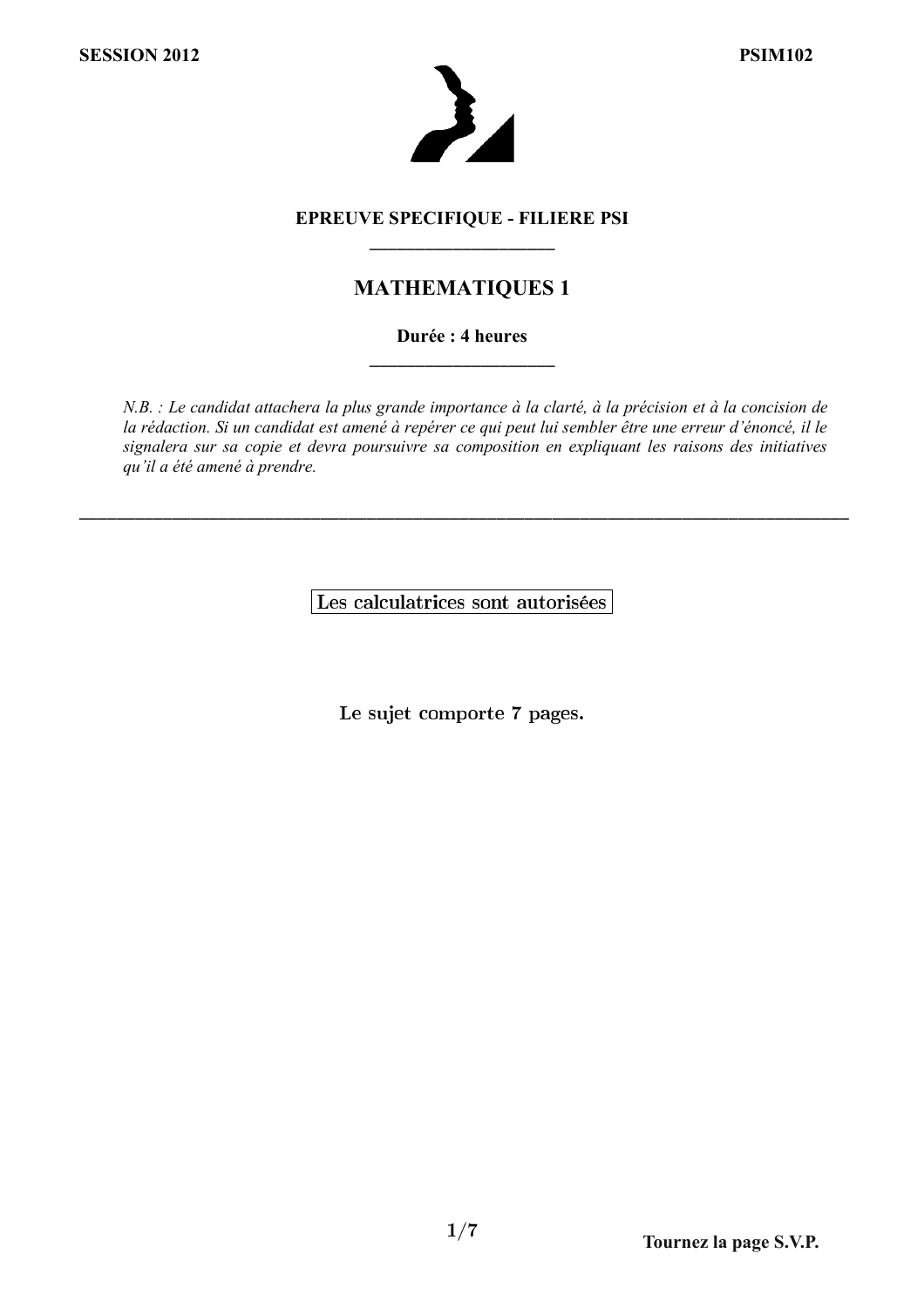# **Notations**

On désigne par  $\mathbb R$  l'ensemble des nombres réels et par  $\mathbb C$  l'ensemble des nombres complexes. Dans tout le problème, on note n un entier naturel non nul et on désigne par  $K$  l'ensemble  $R$ ou l'ensemble $\mathbb C.$ 

On note  $\mathcal{M}_n(\mathbb{K})$  (respectivement  $\mathcal{M}_{n,1}(\mathbb{K})$ ) le K-espace vectoriel des matrices carrées à n lignes (respectivement le  $K$ -espace vectoriel des matrices colonnes à  $n$  lignes), à coefficients dans  $K$ . La notation  $A = (a_{i,j})$  signifie que  $a_{i,j}$  est le coefficient de la ligne i et de la colonne j de la matrice A. Lorsqu'une matrice A de  $\mathcal{M}_n(\mathbb{K})$  est inversible, on note  $A^{-1}$  sa matrice inverse. Soient  $I$  un intervalle de  $\mathbb R$  et  $F$  un espace vectoriel de matrices à coefficients dans  $\mathbb K$ .

Une application  $A: I \to F$  est continue (respectivement dérivable), lorsque, pour t décrivant I, les coefficients de la matrice  $A(t)$  sont des fonctions continues (respectivement dérivables) de I dans  $K$ . On dira en abrégé que A est une matrice continue (respectivement dérivable) sur I  $A(t) = (a_{i,j}(t))$  pour tout t dans I  $A'(t) = (a'_{i,j}(t))$ 

Pour deux matrices dérivables  $M(t)$  et  $N(t)$ , dont le produit existe, on admettra la formule  $(MN)'(t) = M'(t)N(t) + M(t)N'(t)$ 

### Équations différentielles matricielles

Soit I un intervalle de  $\mathbb{R}$ , soient A une matrice carrée d'ordre n continue sur I et B une matrice colonne à  $n$  lignes continue sur  $I$ , les coefficients des matrices  $A$  et  $B$  étant des fonctions à valeurs dans  $K$ .

 $(E)$ :  $X'(t) = A(t)X(t) + B(t)$  où les solutions  $X(t)$ des matrices colonnes à  $n$  lignes dérivables sur  $I$ , dont les coefficients sont des fonctions à valeurs dans K.

 $(E_0): X'(t) = A(t)X(t)$ 

On dira que  $(E)$  et  $(E_0)$  sont des équations différentielles matricielles. On note  $S_0$  l'ensemble des solutions de  $(E_0)$ . On rappelle que :

- $-S_0$  est un K-espace vectoriel de dimension n;
- les solutions de  $(E)$  s'obtiennent en ajoutant à l'ensemble  $S_0$  une solution particulière de  $(E)$ :
- pour tout  $t_0$  de I et pour toute matrice V de  $\mathcal{M}_{n,1}(\mathbb{K})$ , il existe une solution et une seule X de (E) sur *I* vérifiant  $X(t_0) = V$  (existence et unicité de la solution sur *I* du problème de Cauchy).

On appelle système fondamental de solutions de  $(E_0)$ , toute base  $(X_1, \ldots, X_n)$  de  $S_0$ .

 $W(t) = (X_1(t), \ldots, X_n(t))$  la matrice carrée d'ordre *n* dont les  $X_j(t)$ et on dit que  $W(t)$  est la matrice wronskienne de ce système fondamental de solutions de  $(E_0)$ .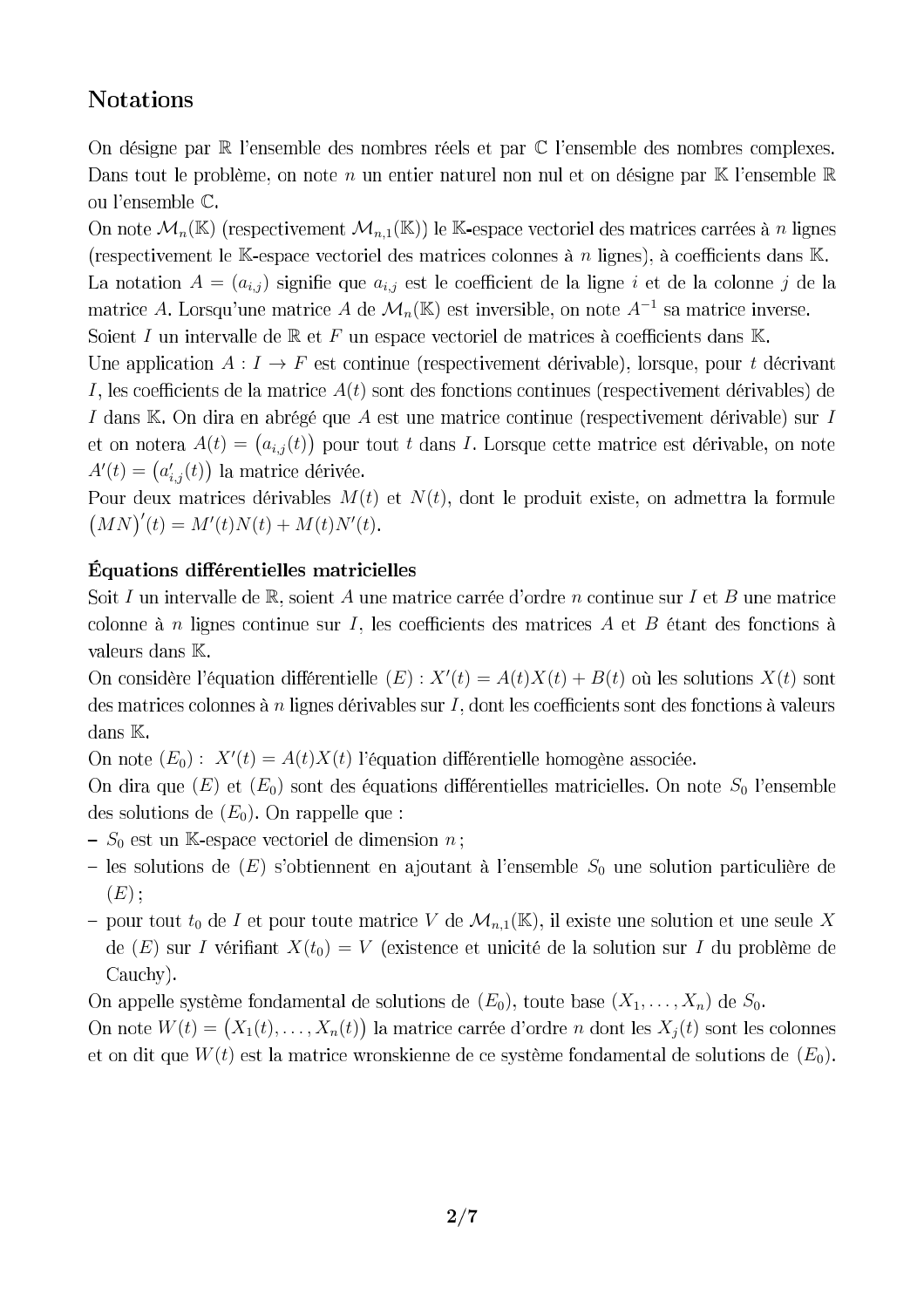# Objectifs

Dans la première partie, il faut résoudre un exemple d'équation différentielle matricielle à coefficients constants.

Dans la deuxième partie, on traite le cas général de l'équation différentielle matricielle  $(E)$  en définissant la matrice résolvante de  $(E_0)$ .

Dans la troisième partie, on utilise les résultats de la deuxième partie pour résoudre une équation différentielle scalaire du second ordre.

# Partie I. Cas d'une matrice à coefficients constants

On considère les équations différentielles :

$$
(E): X'(t) = AX(t) + B(t) \text{ et } (E_0): X'(t) = AX(t)
$$

où A désigne une matrice à coefficients constants appartenant à  $\mathcal{M}_n(\mathbb{K})$ . On suppose que  $I = \mathbb{R}$ .

**I.1** Soient V un vecteur non nul de  $\mathcal{M}_{n,1}(\mathbb{K})$  et  $\lambda$  un élément de K. Montrer que la matrice  $X(t) = e^{\lambda t} V$  est une solution de  $(E_0)$  si et seulement si V est un vecteur propre de A  $\lambda$  a la valeur propre  $\lambda$ .

### I.2 Un exemple

On suppose 
$$
n = 4
$$
,  $A = \begin{pmatrix} 0 & -1 & 1 & -1 \\ 0 & 2 & 0 & 0 \\ 0 & 1 & 1 & 0 \\ 1 & -1 & 1 & 0 \end{pmatrix}$  et  $B(t) = \begin{pmatrix} te^t \\ e^t \\ 0 \\ -te^t \end{pmatrix}$ .

**I.2.1** On suppose  $\mathbb{K} = \mathbb{C}$  et on considère l'équation différentielle  $(E_0)$ . Déterminer les valeurs propres et les sous-espaces propres de la matrice A. En déduire un système fondamental de solutions, puis la solution générale complexe de  $(E_0)$  sur l'intervalle  $I = \mathbb{R}$ .

 $\mathbb{K} = \mathbb{R}$  et on considère l'équation  $(E)$ :  $X'(t) = AX(t) + B(t)$ 

On note 
$$
X(t) = \begin{pmatrix} x_1(t) \\ x_2(t) \\ x_3(t) \\ x_4(t) \end{pmatrix}
$$
.

Écrire le système d'équations différentielles linéaires scalaires vérifié par les quatre fonctions  $x_k(t)$ .

Déterminer la solution générale réelle de  $(E)$  sur l'intervalle  $I = \mathbb{R}$  (on pourra déterminer successivement  $x_2(t)$ , puis  $x_3(t)$ , puis  $x_1(t)$  et  $x_4(t)$ ).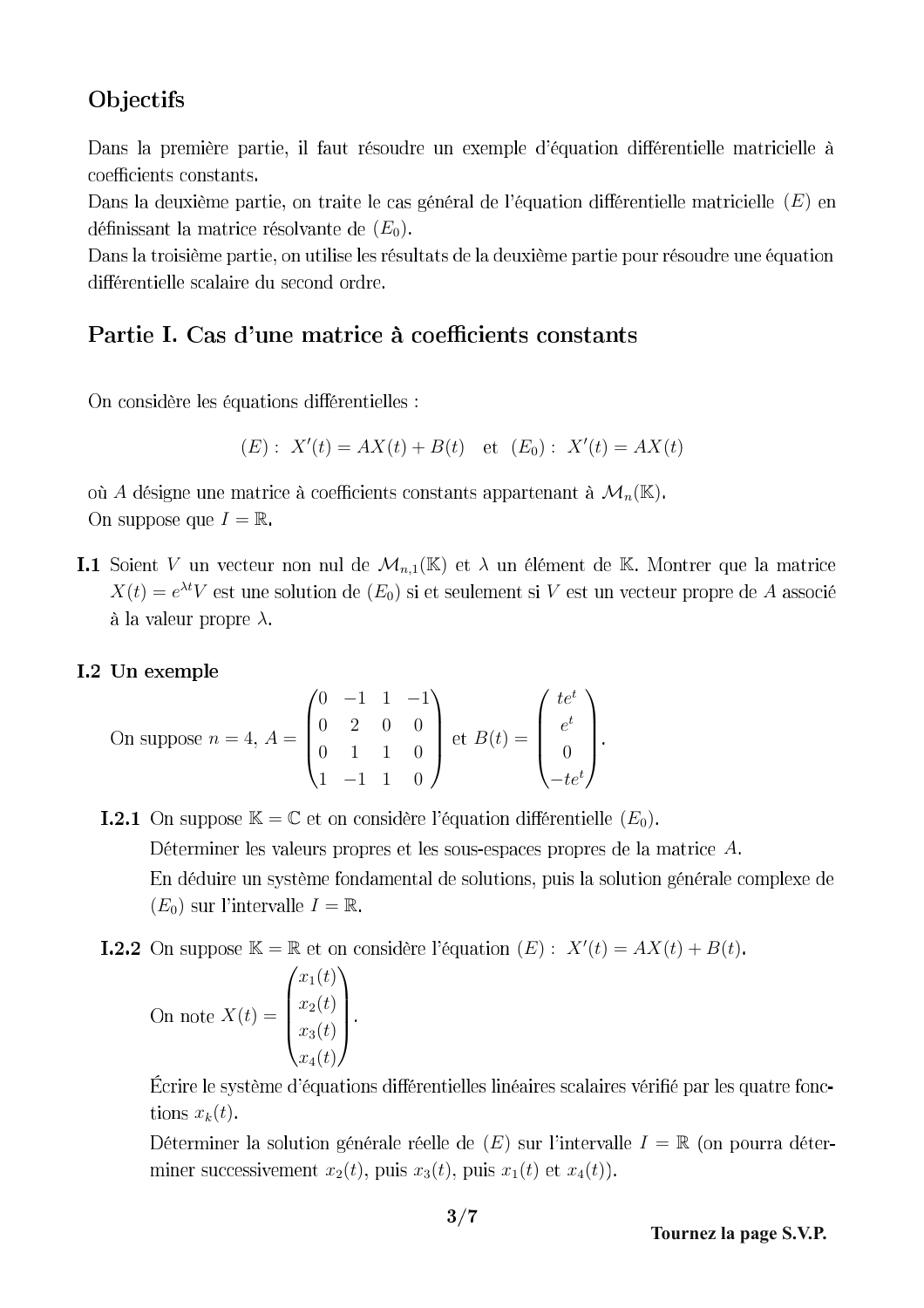X de  $(E)$  telle que  $X(0) =$  $\sqrt{ }$  $\overline{\phantom{a}}$ −1 −1 −1 0  $\setminus$  $\Bigg\}$ 

### Partie II. Matrice résolvante

 $(E): X'(t) = A(t)X(t) + B(t)$ dans la partie notations. On prendra I un intervalle de  $\mathbb{R}, t \in I$  et  $\mathbb{K} = \mathbb{R}$  ou  $\mathbb{C}$ .

On note  $S_0$  l'espace vectoriel de dimension n des solutions de l'équation différentielle linéaire homogène  $(E_0)$  associée.

Pour  $t_0 \in I$  donné, on note  $\Phi_{t_0}$  l'application de  $S_0$  dans  $\mathcal{M}_{n,1}(\mathbb{K})$  définie par :

$$
\forall X \in S_0, \ \Phi_{t_0}(X) = X(t_0) \ .
$$

D'après le rappel sur le problème de Cauchy, l'application  $\Phi_{t_0}$  est un isomorphisme de  $S_0$  sur  $\mathcal{M}_{n,1}(\mathbb{K}).$ 

Soit  $X_1, \ldots, X_n$  un système fondamental de solutions de  $(E_0)$ .

- **II.1** Soient  $t_0$  et  $t$  dans  $I$ . Soit  $V \in \mathcal{M}_{n,1}(\mathbb{K})$  et soit  $X \in S_0$  la solution de  $(E_0)$  telle que  $X(t_0) = V$ . Justifier l'égalité  $(\Phi_t \circ \Phi_{t_0}^{-1})$  $_{t_{0}}^{-1}(V) = X(t)$
- **II.2** On rapporte l'espace vectoriel  $S_0$  à la base  $(X_1, \ldots, X_n)$  et l'espace vectoriel  $\mathcal{M}_{n,1}(\mathbb{K})$  à sa base canonique  $(C_1, \ldots, C_n)$ .
	- **II.2.1** Soit  $t_0 \in I$ . Prouver que la matrice, dans ce couple de bases, de l'application linéaire  $\Phi_{t_0}$  de  $S_0$  dans  $\mathcal{M}_{n,1}(\mathbb{K})$  est la matrice wronskienne:

$$
W(t_0) = (X_1(t_0), \ldots, X_n(t_0)) \; .
$$

 $t_0$  et t dans I. On note  $R(t, t_0) = W(t) (W(t_0))^{-1}$ . Prouver que la matrice  $R(t, t_0)$ ne dépend pas du système fondamental  $(X_1, \ldots, X_n)$  de solutions choisi.

La matrice  $R(t, t_0)$  s'appelle la résolvante de l'équation différentielle linéaire  $(E_0)$ .

#### II.3 Propriétés de la résolvante

Soient  $t, t_0, t_1$  et  $t_2$  dans I.

 $R'(t, t_0)$ , la dérivée par rapport à t de la matrice  $R(t, t_0)$  $R'(t,t_0) = A(t)R(t,t_0)$ . En déduire que, pour tout  $V \in \mathcal{M}_{n,1}(\mathbb{K})$  $X(t) = R(t, t_0)V$  est la solution de  $(E_0)$  telle que  $X(t_0) = V$ .

 $R(t_2, t_1)R(t_1, t_0) = R(t_2, t_0)$ . En déduire  $(R(t, t_0))^{-1} = R(t_0, t)$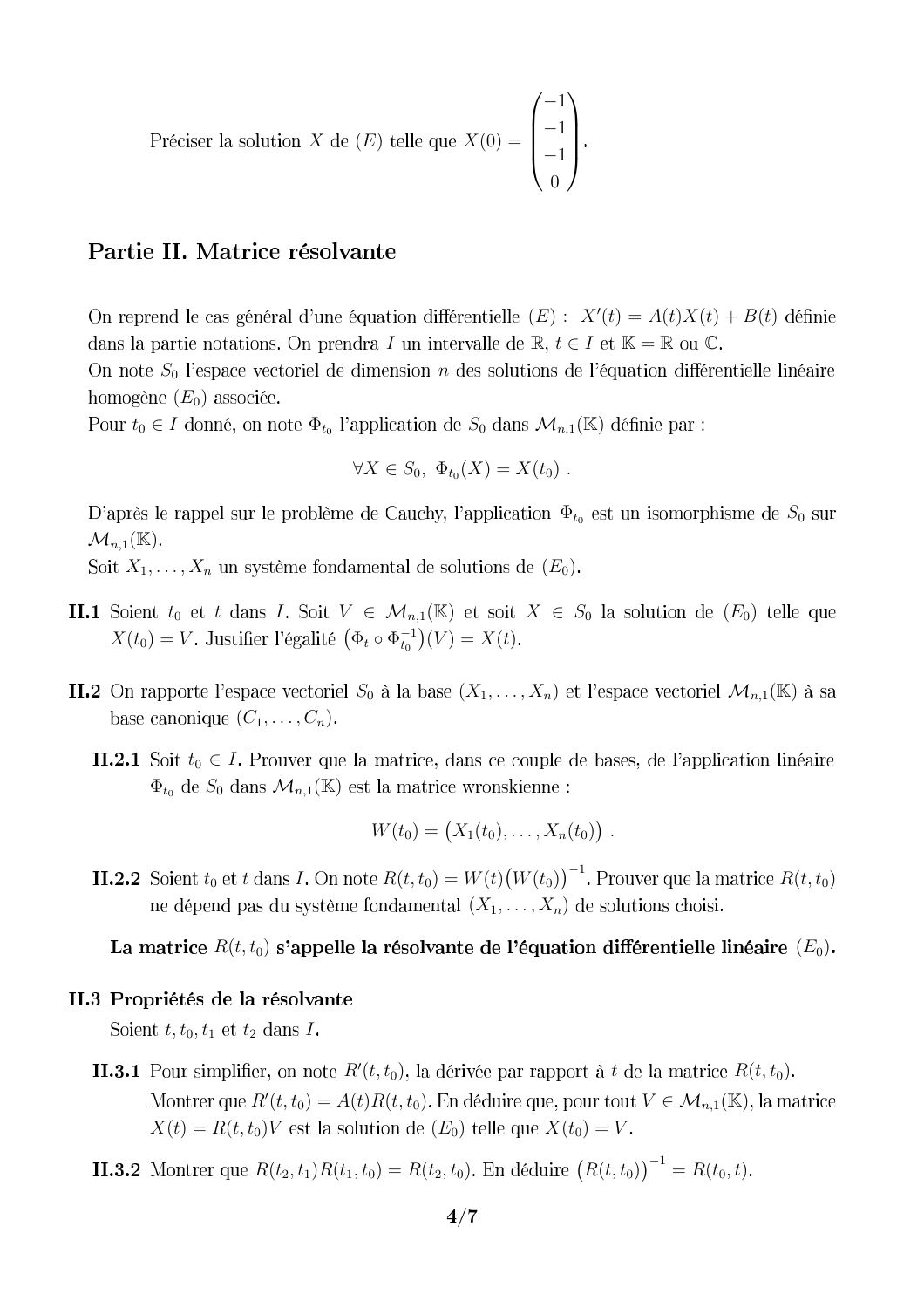II.4 Application de la résolvante : recherche d'une solution particulière de l'équation  $(E)$ 

Soient t et  $t_0$  dans I, on cherche une solution particulière de  $(E)$  sous la forme:

$$
X(t) = R(t, t_0)V(t) ,
$$

où  $V : I \to \mathcal{M}_{n,1}(\mathbb{K})$  est une application dérivable à déterminer.

**II.4.1** On suppose que  $X(t) = R(t, t_0)V(t)$  est une solution de  $(E)$ . Montrer que :

$$
R(t,t_0)V'(t) = B(t) .
$$

 $V(t) = \int_0^t$  $t_0$  $R(t_0, u)B(u)du$  est une solution de  $(E)$  (la matrice  $V(t)$ ) colonne  $R(t_0, u)B(u)$ .

**II.4.3** Montrer que 
$$
Y(t) = \int_{t_0}^t R(t, u)B(u)du
$$
 est une solution particulière de  $(E)$ .

#### Partie III. Une application de la résolvante

Dans cette partie,  $\mathbb{K} = \mathbb{R}$ .

III.1 On considère l'équation différentielle :

$$
(e_0) : t(t-1)y'' + 3y' - 6y = 0,
$$

où  $y = y(t)$  est une fonction deux fois dérivable définie sur un intervalle I.

 $(e_0)$  sous la forme  $y(t) = a_m t^m + \cdots + a_0$ avec  $a_m \neq 0$ , déterminer le degré de ces polynômes puis déterminer tous les polynômes solutions de  $(e_0)$  sur R. Préciser le polynôme P solution de  $(e_0)$  et vérifiant  $P(0) = 1$ .

### $Q(t) = \frac{1}{(1 - t)^2}$  $\frac{1}{(1-t)^2}$  est solution de  $(e_0)$  sur l'intervalle  $]-1;1[$

 $(e_0)$  développables en série entière :  $y(t) = \sum$  $+\infty$  $k=0$  $a_k t^k$ pour  $|t| < R$ , où  $R > 0$  est le rayon de convergence de la série.

**III.1.3.1** Pour tout entier naturel k, écrire, selon les valeurs de k, les relations entre  $a_k$  et  $a_{k+1}$ . Déterminer le rayon de convergence R.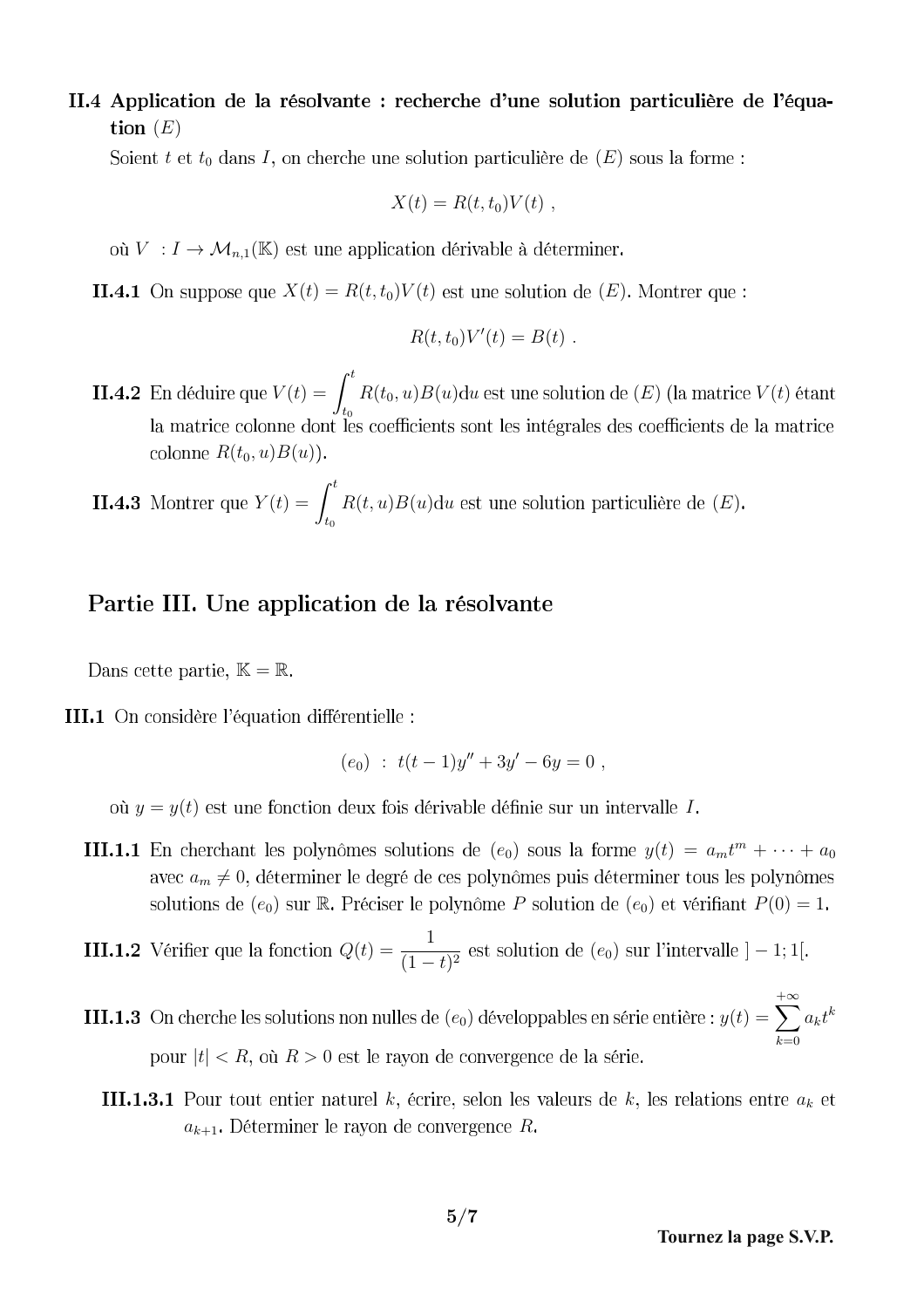- **III.1.3.2** Montrer qu'il existe un entier non nul  $k_0$  à déterminer, tel que pour  $k \geq k_0$ , le coefficient  $a_k$  s'exprime en fonction de  $a_{k_0}$ . Donner l'expression de  $a_k$  en fonction de  $a_{k_0}$ . Comment retrouve-t-on les fonctions P et Q parmi ces solutions?
- III.2 On considère l'équation différentielle :

$$
(\mathcal{E}) \; : \; y'' + a(t)y' + b(t)y = \varphi(t) \; ,
$$

où  $a, b, \varphi$  sont des fonctions continues définies sur un intervalle I.

z par  $z(t) = y'(t)$  et on note  $X(t) = \begin{pmatrix} y(t) \\ y(t) \end{pmatrix}$  $z(t)$  $\setminus$ matrice carrée  $A(t)$  et une matrice colonne  $B(t)$  telles que l'équation différentielle  $(\mathcal{E})$  $(E): X'(t) = A(t)X(t) + B(t)$ 

 $(f(t), g(t))$  une base de l'espace vectoriel des solutions sur I  $(\mathcal{E}_0)$  :  $y'' + a(t)y' + b(t)y = 0$  $\int f(t)$  $\int g(t)$  $\setminus$  $f'(t)$  $g'(t)$ l'équation différentielle  $(E_0)$ :  $X'(t) = A(t)X(t)$ .  $(t) = A(t)X(t)$  $W(t) = \begin{pmatrix} f(t) & g(t) \ g'(t) & f(t) \end{pmatrix}$  $\setminus$  $f'(t)$   $g'(t)$ solutions.

Pour t et  $t_0$  dans I, on note en abrégé f pour  $f(t)$ ,  $f_0$  pour  $f(t_0)$ , g pour  $g(t)$ ,  $g_0$  pour  $g(t_0)$ , f' pour  $f'(t)$ ,  $f'_0$  pour  $f'(t_0)$ , g' pour  $g'(t)$  et  $g'_0$  pour  $g'(t_0)$ 

 $(W(t_0))^{-1}$  en fonction de  $f_0, g_0, f'_0, g'_0$  $R(t, t_0)$ , en fonction de f, f<sub>0</sub>, g, g<sub>0</sub>, f', f'<sub>0</sub>, g', g'<sub>0</sub>

III.3 On considère l'équation différentielle :

$$
(e) : t(t-1)y'' + 3y' - 6y = 20t^4
$$

et on prend  $I = ]0;1[$ .

**III.3.1** Écrire l'équation différentielle (e) sous la forme de l'équation différentielle ( $\mathcal{E}$ ) de la question III.2.

En déduire les matrices  $A(t)$  et  $B(t)$  telles que l'équation différentielle (e) s'écrive ma- $(E): X'(t) = A(t)X(t) + B(t)$ 

**III.3.2** On applique les résultats de la question **III.2** avec  $f(t) = P(t)$  et  $q(t) = Q(t)$ , où P et  $Q$  sont les fonctions définies dans III.1. Pour  $t$  et  $u$  dans  $[0; 1]$ , expliciter le déterminant de  $W(u)$  et la valeur de  $Q(t)P(u) - P(t)Q(u)$ .